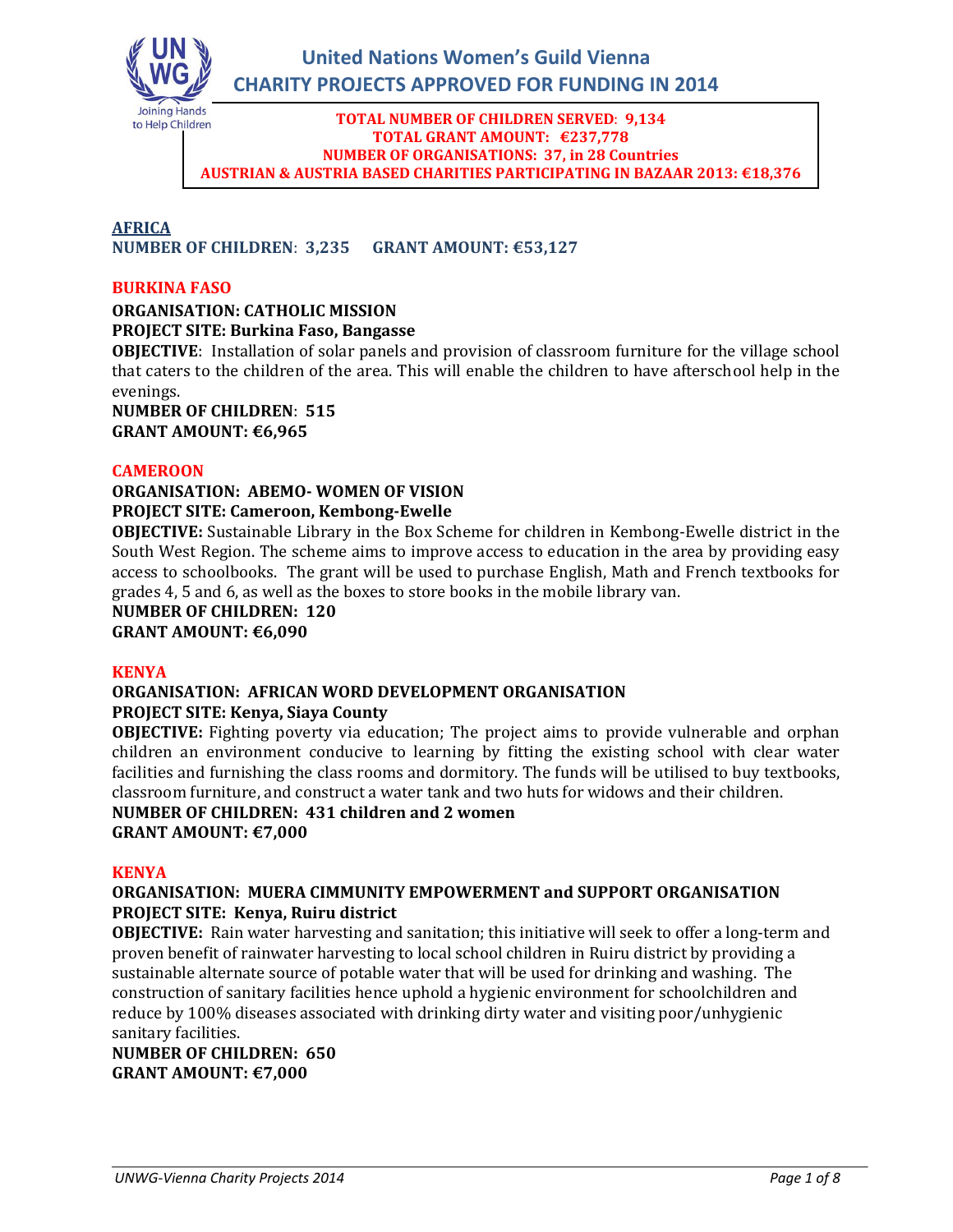#### **KENYA**

# **ORGANISATION: OBULA NAMANI WOMEN GROUP FARMERS FIELD SCHOOL**

### **PROJECT SITE: Kenya, Busia**

**OBJECTIVE:** Installation of cooking stoves and solar system to support the school feeding programme at Namwichula Primary School's dining-cum-multipurpose hall. The purchase and installation of the requested equipment will enhance the quality of food as well as delivery time. The solar system will be used for lighting the facility, if possible for the cooking stoves, thus reducing diesel consumption for the generator.

#### **NUMBER OF CHILDREN: 680 GRANT AMOUNT: €7,000**

#### **NIGERIA**

### **ORGANISATION: QUEEN OF APOSTLE SCHOOL PROJECT SITE: Nigeria, Umuobiala**

**OBJECTIVE:** Complete the construction of two classrooms: This project will assist the community project that aims to help children from rural areas by providing a better educational facility. The project to build a school started several years ago but remained incomplete due to lack of funds. The grant will help to complete construction and furnishing of two classrooms.

### **NUMBER OF CHILDREN: 249**

**GRANT AMOUNT: €7,000**

### **TANZANIA**

### **ORGANISATION: MULEBA ASSOCIATION OF WOMEN LIVING WITH HIV/AIDS PROJECT SITE: Tanzania, Nyamagana District**

**OBJECTIVE:** Provision of clean drinking water and construction of enhanced sanitation facilities in Buhongwa primary school - Nyamagana District: This project seeks to improve access to safe water, sanitation, and hygiene at the target school, in order to reduce the incidence of water-borne diseases that continue to negatively affect school attendance and student achievement.

**NUMBER OF CHILDREN: 310 GRANT AMOUNT: €5,072**

### **UGANDA**

### **ORGANISATION: HELPING HANDS FAMILY PROJECT SITE: Uganda, Ssumbwe**

**OBJECTIVE:** Construction of additional classrooms for "Full of Joy Junior Academy" primary school in Ssumbwe. This project will help to add four class rooms to the existing structure to complete the primary school building so that the children from the village can have access to primary education. **NUMBER OF CHILDREN: 280**

**GRANT AMOUNT: €7,000**

### **ASIA**

**NUMBER OF CHILDREN**: **1,199 GRANT AMOUNT: €46,918**

### **INDIA**

### **ORGANISATION**: **THE DELHI SOCIETY FOR THE WELFARE OF SPECIAL CHILDREN PROJECT SITE: India, New Delhi.**

**OBJECTIVE**: Provide specific therapeutic equipment and learning materials to the Okhla Centre School in New Delhi for severely disabled children from a disadvantaged background.

**NUMBER OF CHILDREN**: **63**

**GRANT AMOUNT: €7,000**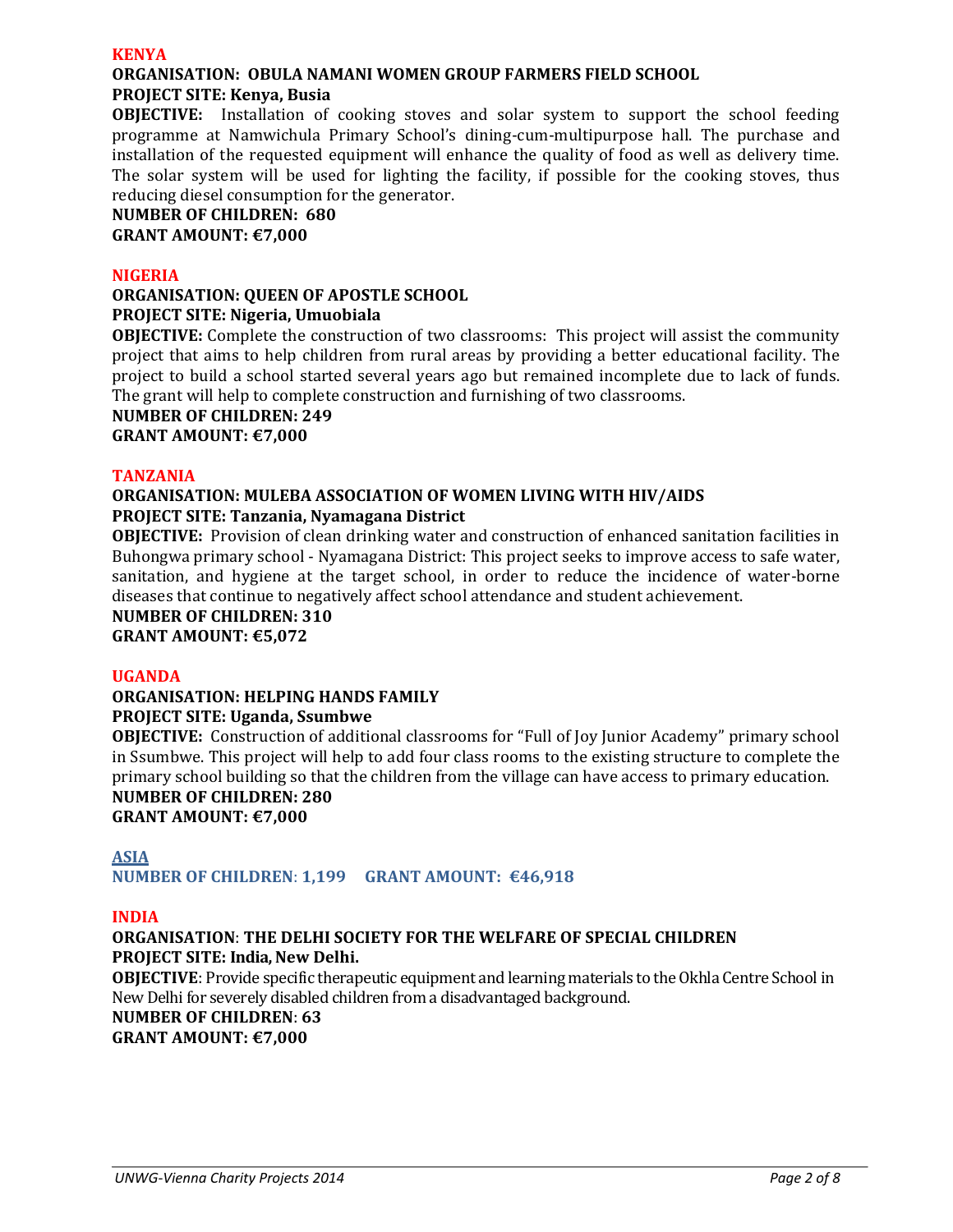#### **INDIA**

### **ORGANISATION: NEW LIFE CENTER SCHOOL**

### **PROJECT SITE: India, West Bengal, South24Praganas**, **Kumarkholi**

**Objective**: Completion and expansion of the school building to accommodate the increase in attendance of students from this poor region of West Bengal. The funds will also cover installation of a tube well for safe drinking water.

### **NUMBER OF CHILDREN**: **335 GRANT AMOUNT: €7,000**

#### **INDIA**

### **ORGANISATION: ODISHA ASSOCIATION OF DEAF/ CULTURAL REVIVAL OF ETHNIC ART THROUGH TRAINING AND EDUCATION (CREATTE, Austria)**

### **PROJECT SITE: India, Odisha, Bhubaneswar**

**OBJECTIVE:** Purchase of sewing and embroidery machines, training materials, storage and sanitation facilities at a vocational training centre for deaf children. The showroom and training centre serves the poor and remote areas of Odisha and encourages self-sufficiency by giving deaf children skills in tailoring and the possibility to make a living.

**NUMBER OF CHILDREN**: **40**

**GRANT AMOUNT: € 6,940**

### **NEPAL**

### **ORGANISATION: HELP FOR CHILDREN BEILNGRIES-KATHMANDU**

### **PROJECT SITE**: **Nepal, Narayani Zone, Chitwan District, Patihani**

**OBJECTIVE:** Support to the community school in Patihani, a remote village in the Terai region. Provision of sanitation and safe drinking water, educational materials for primary level and vocational materials for mentally challenged children.

# **NUMBER OF CHILDREN**: **195**

**GRANT AMOUNT: €5,000**

### **PAKISTAN**

#### **ORGANISATION: HEALTHCARE AND SOCIAL WELFARE ASSOCIATION PROJECT SITE: Pakistan, Karachi**

**OBJECTIVE:** HASWA has established a prosthesis centre to supply free flexible and lightweight artificial limbs to the underprivileged handicapped people of Pakistan**.** The money will provide prosthetic limbs for 113 child victims of accidental amputation.

### **NUMBER OF CHILDREN**: **113 GRANT AMOUNT: €6,978**

#### **SRI LANKA**

### **ORGANISATION: SRI SARANANKARA DAHAM PASALA DEVELOPMENT ASSOCIATION PROJECT SITE**: **SriLanka, Uduwana**

**OBJECTIVE:** Repairing the structure of the old school building and installing electricity at the Dhamma School Free Education Centre and Health Programme for Children. The school provides an education programme for children up to 17 years, additional evening classes for secondary students and a nutrition programme for infants.

**NUMBER OF CHILDREN**: **333**

**GRANT AMOUNT: €7,000**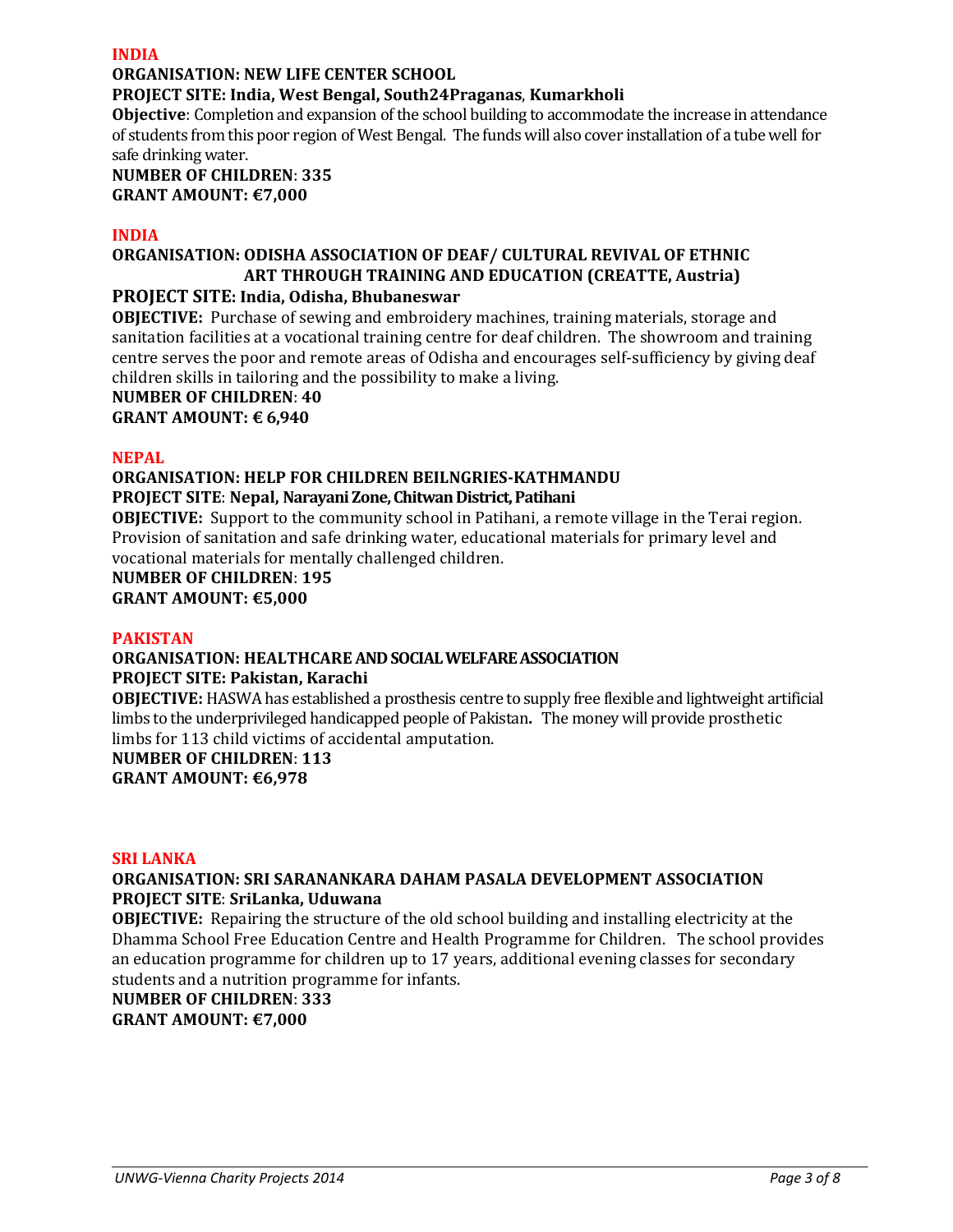#### **VIET NAM**

## **ORGANISATION: CHILD SURGERY VIỆT NAM FOUNDATION**

### **PROJECT SITE**: **Viet Nam, several Northern provinces**

**Objective:** Surgical procedures on physically disabled children from poor families in remote areas of the northern provinces. The foundation aims to reach the poorest and minority families first, attending to birth defects, cleft lip, open palate, clubfoot, eye, ear problems, polio and damage from accidents. Rehabilitation is incorporated in the programme. The funds will help 120 children.

**NUMBER OF CHILDREN**: **120 GRANT AMOUNT: €7,000**

### **EUROPE**

**NUMBER OF CHILDREN**: **1,022 GRANT AMOUNT: €53,465**

#### **AUSTRIA**

### **ORGANISATION: RED CROSS YOUTH PROGRAMME PROJECT SITE: Austria, Vienna**

**OBJECTIVE:** Summer day camps for children and adolescents with special needs at two Special Education Centres in Vienna. The funds will be used to purchase therapeutic play equipment and musical instruments for 100 children.

**NUMBER OF CHILDREN**: **100 GRANT AMOUNT: €4,977**

#### **AUSTRIA**

#### **ORGANISATION: WIENER HILFSWERK PROJECT SITE: Austria, Vienna**

**OBJECTIVE:** The Wiener Hilfswerk has established an Educational Activity Centre where the abilities of children with special needs are identified and promoted. The funds will be used to encourage full participation of 50 disabled children in educational and recreational activities through the purchase of specialist tools/toys, equipment and communication techniques. The apparatus will also enable the children to articulate their needs more effectively and to act independently. **NUMBER OF CHILDREN**: **50**

## **GRANT AMOUNT: €6,512**

#### **ARMENIA**

### **ORGANISATION: "AGATE" CENTER FOR WOMEN WITH SPECIAL NEEDS PROJECT SITE: Armenia, Shirak Region, Gyumri**

**OBJECTIVE:** Agate aims to foster social-psychological integration of 600 children with disabilities in the Shirak Region, one of the poorest provinces of Armenia, and to promote a change in public attitude towards people with disabilities. The funds will be used to create an accessible playground for children, with and without disability, thereby encouraging inclusion in the society.

#### **NUMBER OF CHILDREN**: **600 GRANT AMOUNT: US\$ 9,553**

#### **GEORGIA**

### **ORGANISATION: INTERNATIONAL ASSOCIATION FOR AID TO CHILDREN SUFFERING FROM LEUKEMIA**

### **PROJECT SITE: Georgia, Tbilisi**

**OBJECTIVE:** Creation of a playroom at the residential parent/patient house, Lashvili Children's Centre Hospital, Tbilisi, thereby assisting social rehabilitation and improving the quality of life for children suffering from leukemia and severe blood pathologies.

**NUMBER OF CHILDREN**: **30 GRANT AMOUNT: €7,000**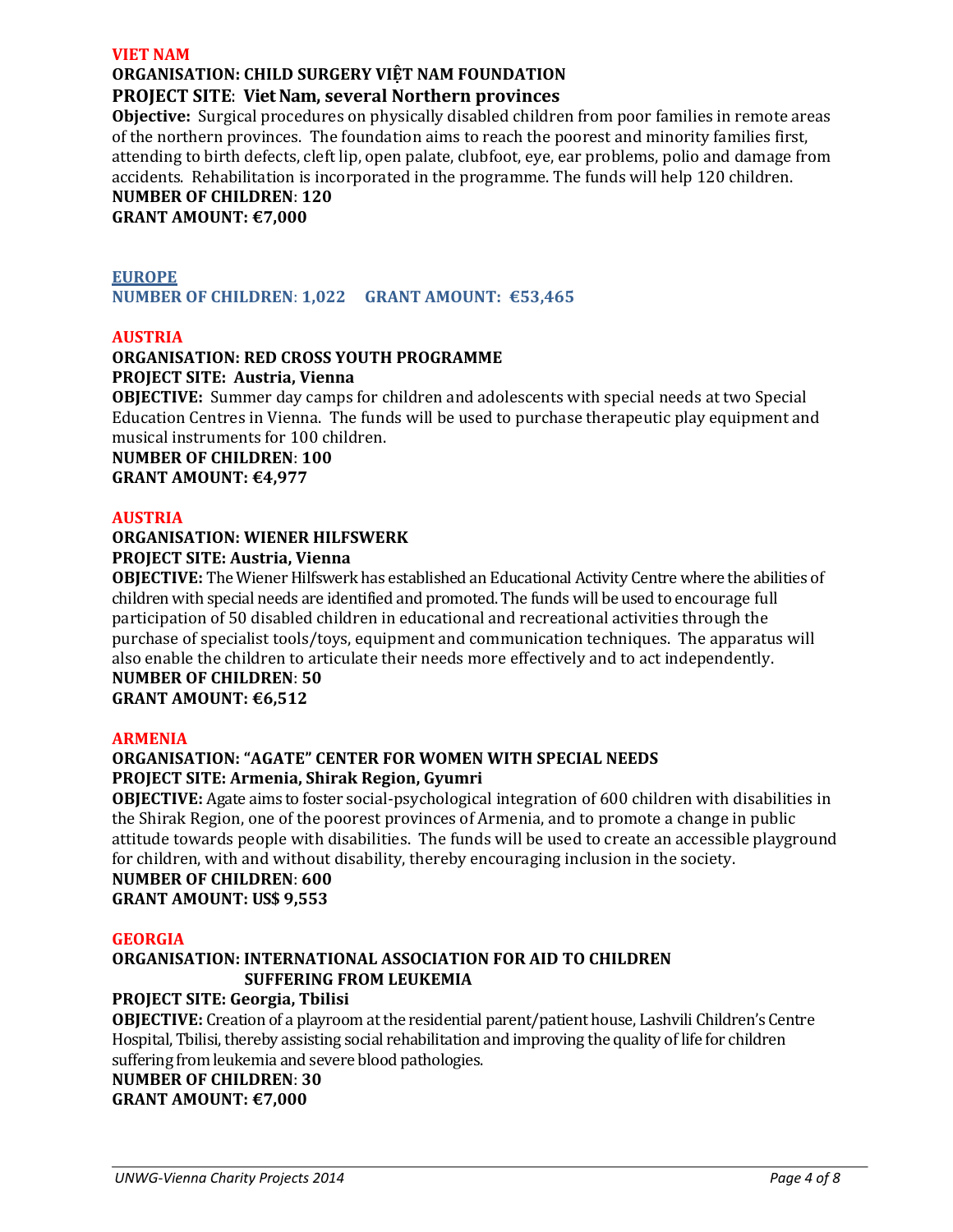#### **ROMANIA**

### **ORGANISATION: FUNDATIA VIATA NOUA PENTRU COPII (NEW LIFE FOR CHILDREN) PROJECT SITE: Romania, Gepis**

**OBJECTIVE:** Installation of plumbing, heating and sanitation facilities at the Gepis Educational Centre. The Centre provides preschool, after school and vocational training to Roma children of all ages, aiming to give equal access to education for 130 disadvantaged children in the village of Gepis. **NUMBER OF CHILDREN**:**130**

**GRANT AMOUNT: €7,000**

#### **RUSSIA**

### **ORGANISATION: REGIONAL STATE BUDGET EDUCATIONAL INSTITUTE – BOARDING SCHOOL OF MIKHAILOV**

**PROJECT SITE: Russia, Mikhailov OBJECTIVE:** Purchase of playground equipment for students at the Mikhailov Public Boarding School, in support of children aged 6 to 15 years from poor backgrounds and families in crisis. **NUMBER OF CHILDREN**: **98 GRANT AMOUNT: €6,976** 

#### **UKRAINE**

**ORGANISATION: IEF "LIKAR.INFUND**

**PROJECT SITE:** Ukraine, Kherson

**OBJECTIVE:** Assistance to the intensive care, neonatal and neurological units in Kherson Regional State Clinic for Children through the purchase of six sets of infusion pumps and syringes. Kherson is one of the poorest regions in Ukraine. In line with modern standards, the equipment will provide safe and effective infusions for infants undergoing operations and minimize adverse reactions and complications that may arise during intensive care.

**NUMBER OF CHILDREN**: **90 per month GRANT AMOUNT: €7,000**

#### **UKRAINE**

**ORGANISATION: OPEN PALMS PROJECT SITE: Ukraine, Donetsk OBJECTIVE:** Assisting children suffering from cystic fibrosis through the purchase of 13 pulse oximeters and 5 oxygen concentrators. **NUMBER OF CHILDREN**: **14 GRANT AMOUNT: €7,000**

**LATIN AMERICA NUMBER OF CHILDREN**: **3,359 GRANT AMOUNT: €45,108**

#### **ARGENTINA**

### **ORGANISATION: ASOCIACIÓNCOOPERADORA DEL HOSPITAL DE NIÑOS DR. RICARDO GUTIÉRREZ**

### **PROJECT SITE: Argentina, Buenos Aires**

**OBJECTIVE:** Assistance to Dr. Ricardo Gutierrez Children's Hospital through purchase of medical equipment to measure biological heavy metal in the blood stream of infants with **neurodevelopmental disorder and in mother/child binomial in premature childbirths. The** association helps children from poor backgrounds to receive medical attention.

**NUMBER OF CHILDREN**: **400 GRANT AMOUNT: US\$ 10,000**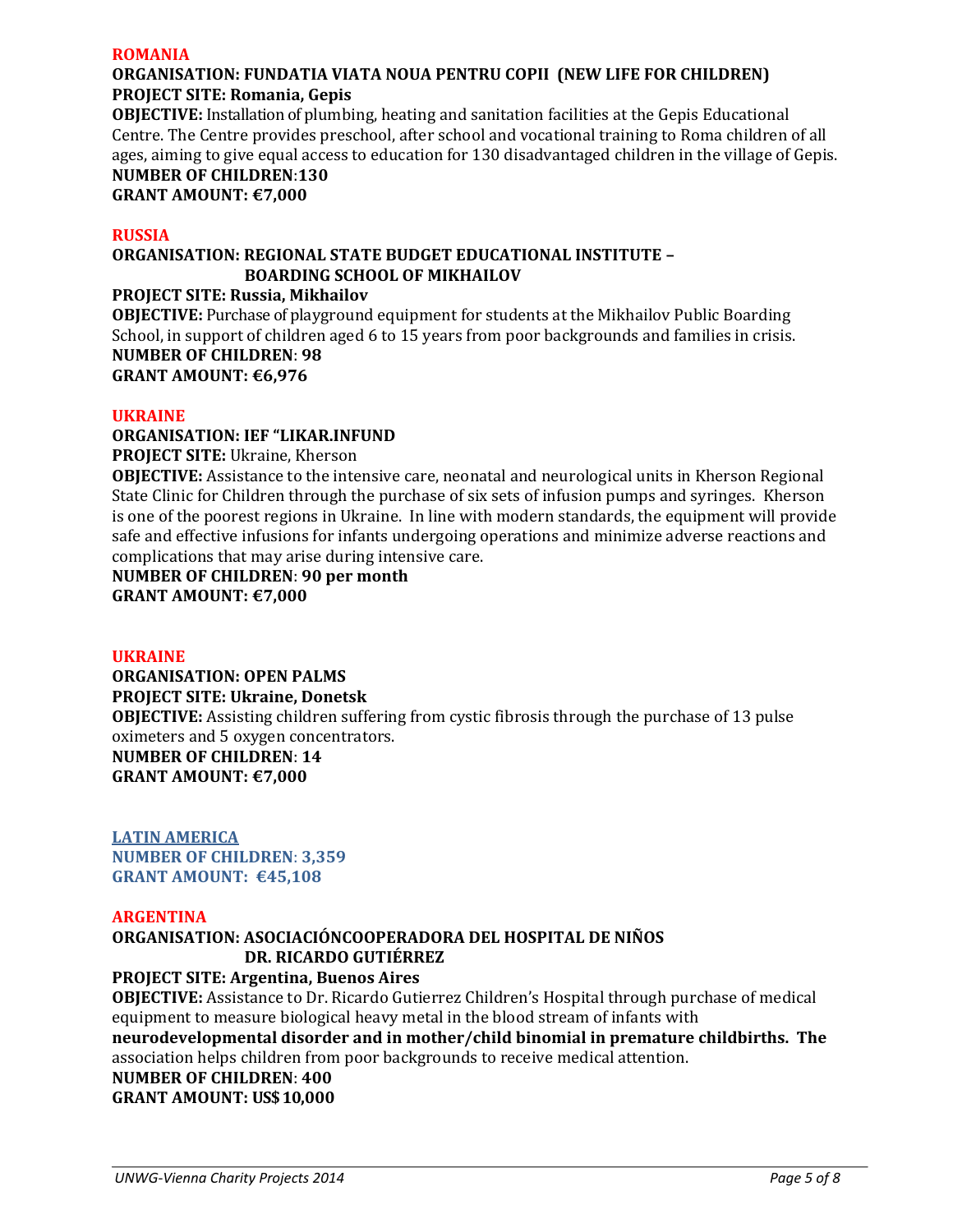#### **BOLIVIA**

#### **ORGANISATION: CENTER FOR SOCIAL, HEALTH AND EDUCATION SUPPORT PROJECT SITE: Bolivia, El Alto La Paz**

**OBJECTIVE:** Purchase of Ludic educational material for language and mathematics classes, for children from low income families attending the Sebastian Pagador del la Ciudad de El Alto School.

**NUMBER OF CHILDREN**: **55 GRANT AMOUNT: US\$ 3,288** 

### **COLOMBIA**

## **ORGANISATION: EMPRESA SOCIAL DEL ESTADO – HOSPITAL MARIO GAITÁNYANGUAS DE SOACHA**

### **PROJECT SITE: Colombia, Department of Cundinamarca, Municipality of Soacha**

**OBJECTIVE:** Assistance to the pediatric services of the Mario Gaitan Yanguas Hospital through the purchase of fifteen cribs and two vital sign monitors benefitting 698 children from a poor and vulnerable population.

**NUMBER OF CHILDREN**: **698 GRANT AMOUNT: €6,726**

### **COLOMBIA**

### **ORGANISATION: FUNDACION EDUARDO ECHEVERRIABELLA PROJECT SITE: Colombia, Cali, Golondrinas township**

**OBJECTIVE:** Renovation and electric installation of a computer room in the Golondrinas school for the benefit of 660 children from a vulnerable population, to foster improved employment opportunities and quality of life.

**NUMBER OF CHILDREN**: **666**

**GRANT AMOUNT: €7,000**

### **MEXICO**

### **ORGANISATION: CENTRO OAXAQUEÑO DE REHABILITACIÓN DE AUDICIÓN Y LENGUAJE PROJECT SITE: Mexico, State of Oaxaca, Southern Mexico**

**OBJECTIVE:** Early detection and prevention of hearing loss among children in the State of Oaxaca, through purchase of two portable audiometers. The equipment will benefit 800 children from the underserviced marginalized and rural areas.

**NUMBER OF CHILDREN**: **800**

**GRANT AMOUNT: €6,244**

### **PANAMA**

### **ORGANISATION: FUNDACION CREO EN TI**

### **PROJECT SITE: Panama, Arraijan, Comunidad Nuevo Emperador**

**OBJECTIVE:** Electrical and Plumbing Workshops - Material for training in plumbing and mobile repair/four vocational courses annually for 200 young people aged 15 to 18 years from very poor rural communities, aiding improved employment opportunities.

**NUMBER OF CHILDREN**: **200 GRANT AMOUNT: US\$ 5,437**

### **PARAGUAY**

### **ORGANISATION: ASOCIACION CULTURAL PARAGUAYO-AUSTRIACA (KINDER MIT HOFFNUNG- AUSTRIA)**

### **PROJECT SITE: Paraguay, Villarica District, Tuyutimi**

**OBJECTIVE:** Assistance to the Community Support Centre for Street Children in Tuyutimi, through construction of an after school workspace providing two classrooms, electrical installation and furniture. The centre offers support to vulnerable children and youths through vocational training in computer studies, sewing and craft activities, as well as helping with school homework exercises.

### **NUMBER OF CHILDREN**: **415 GRANT AMOUNT: €7,000**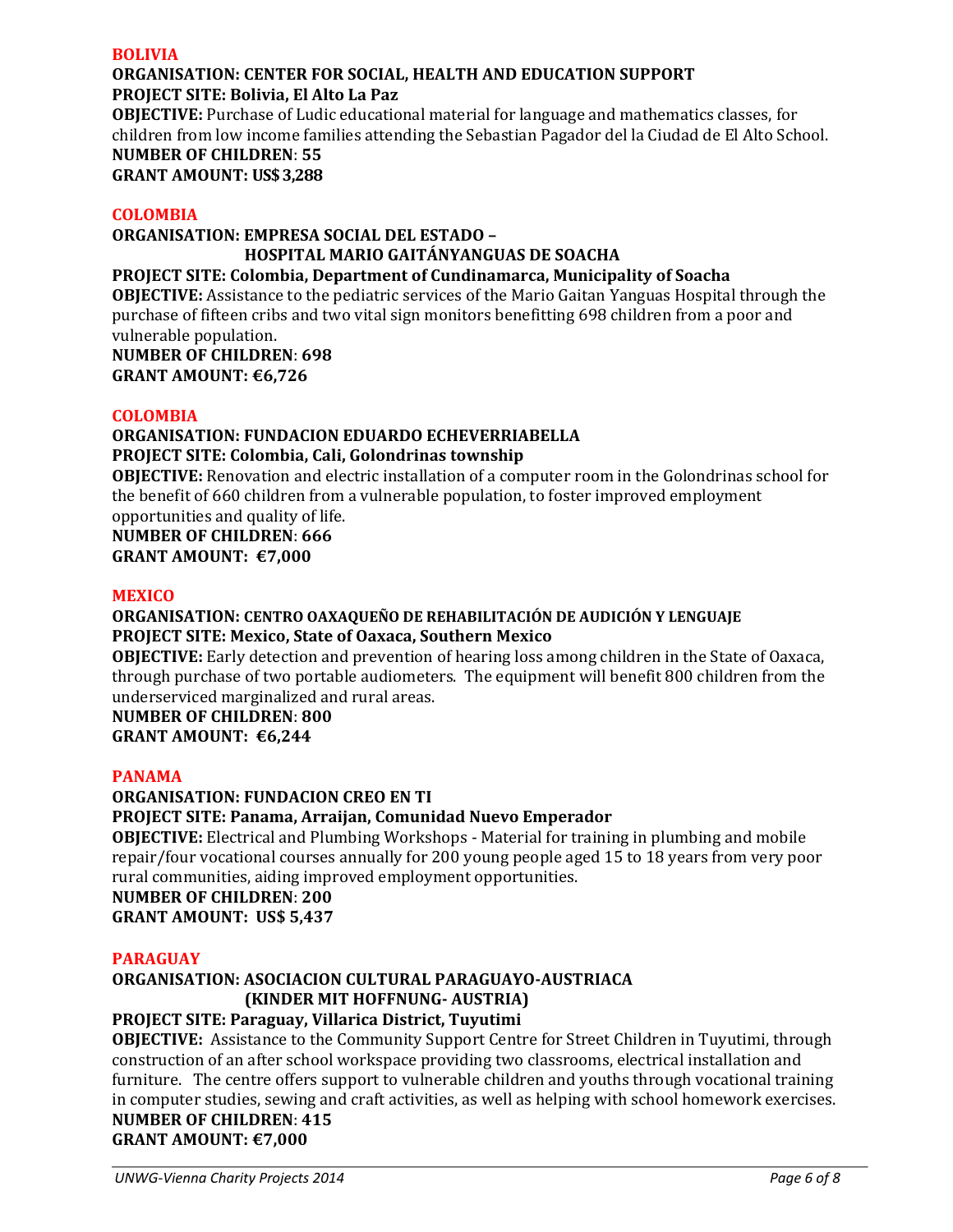#### **PERU**

## **ORGANISATION: FUNDACIÓNNIÑOS DEL ARCO IRIS CUSCO**

### **PROJECT SITE: Peru, Valle del Urubamba, Cusco**

**OBJECTIVE:** Renovation and furnishing of the 6<sup>th</sup> grade class room in the Nino del Arco Iris School for disadvantaged children. The school aims, through education, to strengthen the capacities of children living in extreme poverty in the southern highlands of Peru.

### **NUMBER OF CHILDREN**: **125**

**GRANT AMOUNT: US\$ 6,536**

#### **MIDDLE EAST & NORTHERN AFRICA**

**NUMBER OF CHILDREN**: **111 GRANT AMOUNT: €18,160**

#### **JORDAN**

#### **ORGANISATION: NATIONAL ASSOCIATION FOR SPECIAL NEEDS PROJECT SITE: Jordan, Amman**

**OBJECTIVE:** Assistance to the school for children in great need - purchase and installation of a heating boiler and machinery for carpentry training in support of 74 special needs children. **NUMBER OF CHILDREN**: **74 GRANT AMOUNT: €7,000**

#### **YEMEN**

### **ORGANISATION: AL-WIAAM WOMEN CENTER -YEMENI WOMEN'S UNION PROJECT SITE: Yemen, Sana'a**

**OBJECTIVE:** Support programme to a shelter for women and their children. The funds will go towards materials and equipment for baking, sewing classes and income generating skills, sanitation facility, dormitory refurbishment, books and toys for the kindergarten.

# **NUMBER OF CHILDREN**: **17**

**GRANT AMOUNT: €4,960**

#### **YEMEN**

### **ORGANISATION: PEDIATRIC NEPHROLOGY FOUNDATION PROJECT SITE: Yemen, Sana'a OBJECTIVE:** Assist the Paediatric Nephrology Foundation to care for poor children with renal diseases and chronic renal failure by providing life saving medicine. **NUMBER OF CHILDREN**: **20 GRANT AMOUNT: US\$ 10,000**

### **UN-COACTION NUMBER OF CHILDREN: 208 GRANT AMOUNT: €21 000**

#### **UNHCR-BOJE, AUSTRIA**

**PROJECT TITLE:** Clinic for children and adolescents in mental crisis, Vienna **DESCRIPTION:** Help for refugee children and separated children (children who arrive in Vienna without parents) that have experienced psychological violence and massive trauma. The funds will provide beds, therapeutic toys, books, learning and testing material. **NUMBER OF CHILDREN**: **40 GRANT AMOUNT: €7,000**

### **UNHCR-JRS, MALAWI**

**PROJECT TITLE:** Reaching children with disabilities: Mtendere Respite Care Centre, **DESCRIPTION**: Improvement of a day care center in the Dzaleka Refugee Camp. **NUMBER OF CHILDREN**: **48 GRANT AMOUNT: €7,000**